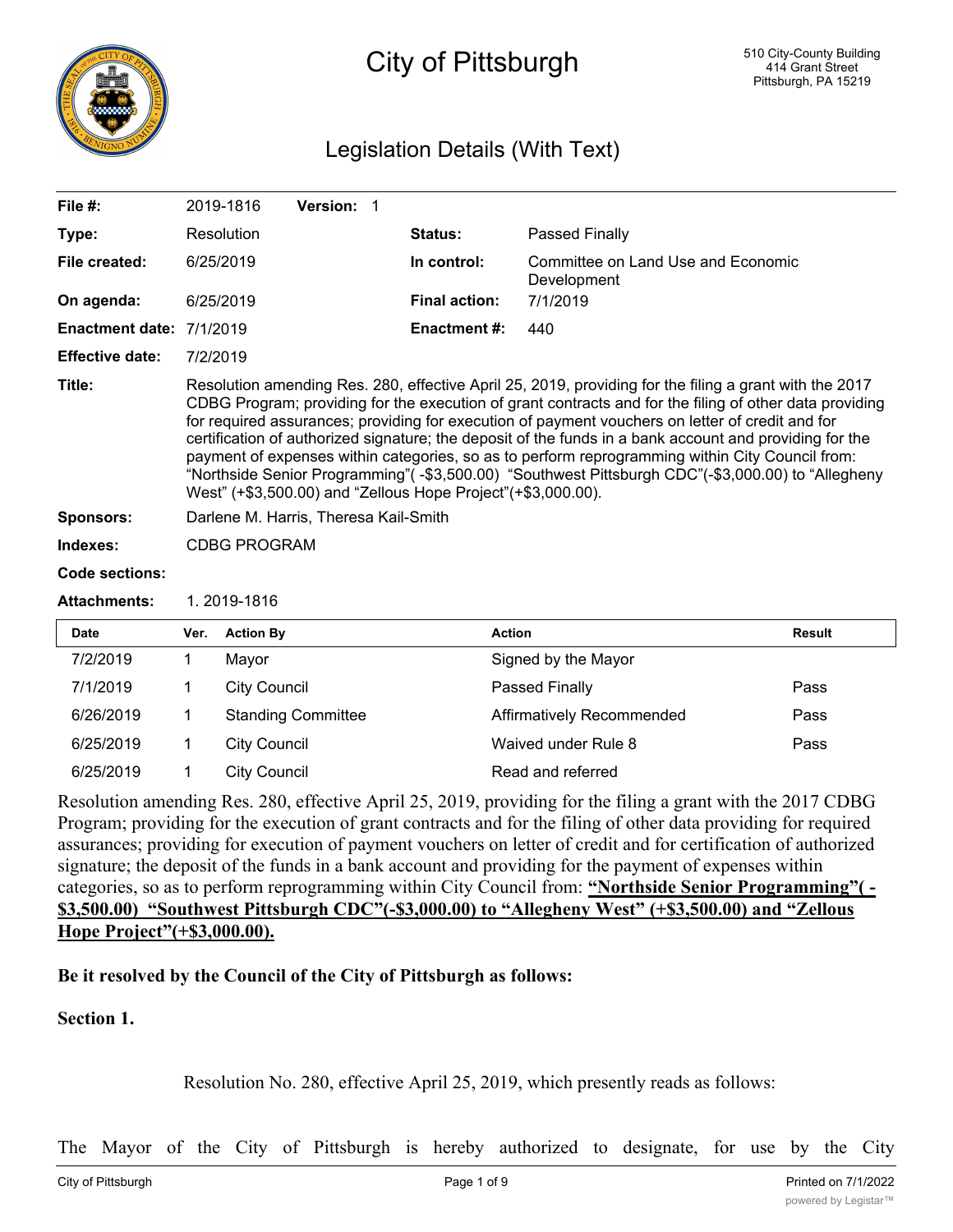Controller, the following program categories for the 2017 Community Development Block Grant Program:

| City Council                      | 825,000.00   |
|-----------------------------------|--------------|
| City Planning                     | 2,088,000.00 |
| <b>Human Relations Commission</b> | 100,000.00   |
| Mayor's Office                    | 315,000.00   |
| Parks & Recreation                | 750,000.00   |
| Permits Licenses & Inspections    | 214,757.90   |
| Personnel & Civil Service         | 785,242.10   |
| Public Works                      | 3,072,343.00 |
| Urban Redevelopment Authority     | 4,604,400.00 |
|                                   |              |

*TOTAL 12,754,743.00*

Is hereby amended to read as follows:

# **SEE ATTACHMENT**

| <b>City Council</b><br>825,000.00<br>825,000.00<br>7,500.00<br>ACH Clear Pathways 0130045170.58101.00<br>7,500.00<br>Allegheny Mountain USA Boxing<br>5,000.00<br>5,000.00 |  |
|----------------------------------------------------------------------------------------------------------------------------------------------------------------------------|--|
|                                                                                                                                                                            |  |
|                                                                                                                                                                            |  |
|                                                                                                                                                                            |  |
| 0130219170.58101.00                                                                                                                                                        |  |
| <u>Allegheny West 0130161170.581010</u><br>$+3,500.00$<br>6,000.00<br>2,500.00                                                                                             |  |
| Angel's Place 0123096170.58101.00<br>5,000.00<br>5,000.00                                                                                                                  |  |
| Associated Masters Plumbers of Allegheny<br>5,000.00<br>5,000.00                                                                                                           |  |
| County(AMPAC) 0130222170.58101.00                                                                                                                                          |  |
| Bidwell Training Center 0123343170.58101.00<br>5,000.00<br>5,000.00                                                                                                        |  |
| Big Brothers Big Sisters of Greater Pittsburgh, Inc.<br>8,500.00<br>8,500.00                                                                                               |  |
| 0121313170.58101.00                                                                                                                                                        |  |
| Birmingham Foundation/Westside Mustangs<br>5,000.00<br>5,000.00                                                                                                            |  |
| 0130165170.58101.00                                                                                                                                                        |  |
| Bloomfield-Garfield Corporation<br>5,000.00<br>5,000.00                                                                                                                    |  |
| 0121132170.58101.00                                                                                                                                                        |  |
| <b>Bloomfield Preservation and Heritage</b><br>2,500.00<br>2,500.00                                                                                                        |  |
| 0121133170.58101.00                                                                                                                                                        |  |
| Brashear Association 0129755170.58101.00<br>16,000.00<br>16,000.00                                                                                                         |  |
| Brashear Association/Henry Kaufman Food<br>2,500.00<br>2,500.00                                                                                                            |  |
| Pantry/Arlington Food Bank                                                                                                                                                 |  |
| 0130099170.58101.00                                                                                                                                                        |  |
| <b>Brighton Heights Senior Center</b><br>2,500.00<br>2,500.00                                                                                                              |  |
| 0130043170.58101.00                                                                                                                                                        |  |
| Brightwood Civic Group 0121142170.58101.00 2,500.00<br>2,500.00                                                                                                            |  |

0131301<u>10131301</u>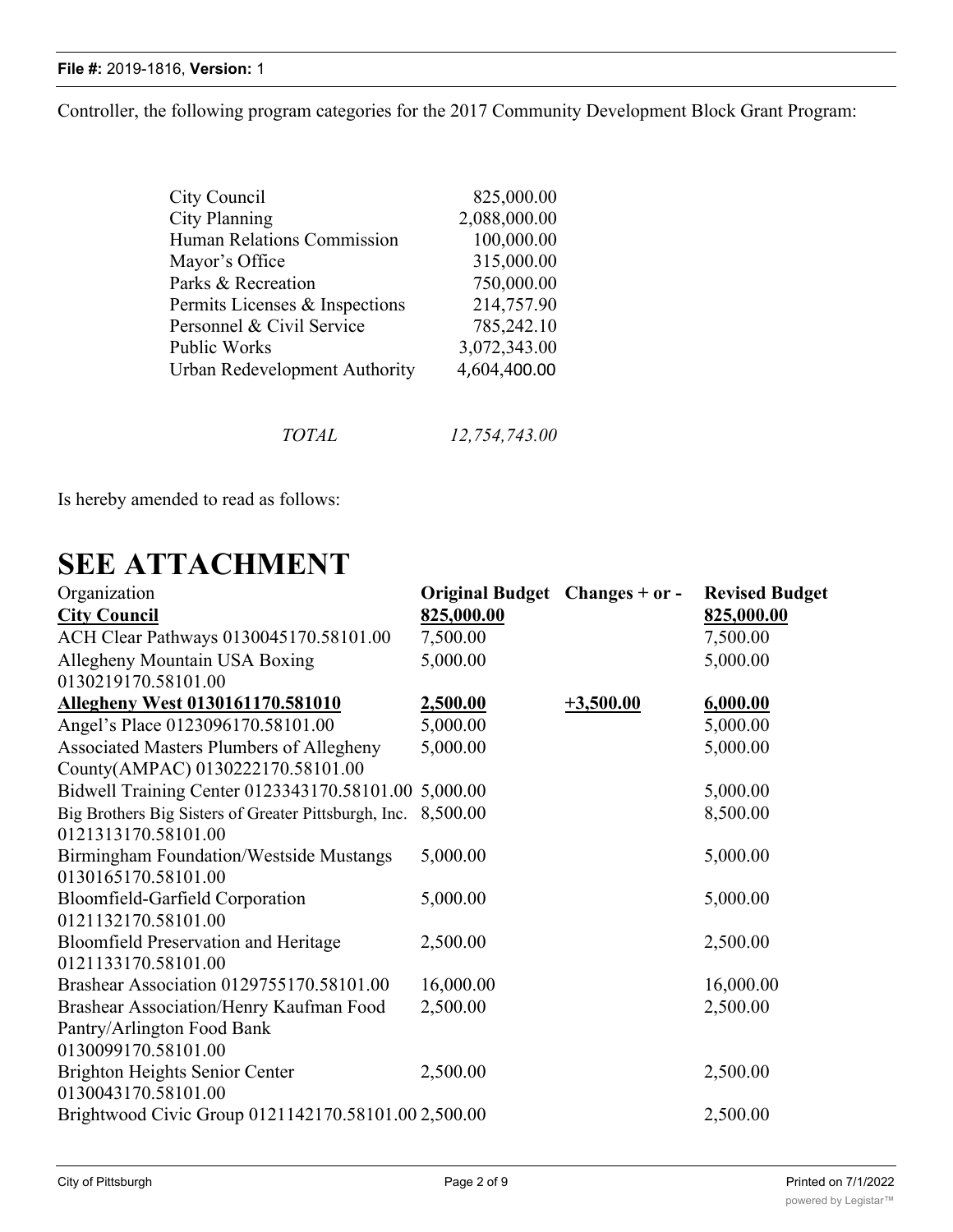Brighton Heights Senior Center

| <b>Brookline Christian Food Pantry</b>                                                            | 10,000.00  | 10,000.00  |
|---------------------------------------------------------------------------------------------------|------------|------------|
| 0123130170.58101.00<br>Brothers and Sisters Emerging                                              | 10,000.00  | 10,000.00  |
| 0130073170.5810.00<br><b>Building Bridges for Business</b>                                        | 2,500.00   | 2,500.00   |
| 0130100170.58101.00<br>Catholic Youth Association of Pittsburgh, Inc.                             | 5,000.00   | 5,000.00   |
| 0121323170.58101.00<br>Center for Victims - Crisis Intervention                                   | 3,000.00   | 3,000.00   |
| 0128990170.58101.00<br>Center for Victims/Pittsburgh Mediation Center 5,000.00                    |            | 5,000.00   |
| 0129972170.58101.00<br>Children's Museum of Pittsburgh<br>0123101170.58101.00                     | 2,500.00   | 2,500.00   |
| <b>Community Human Services</b><br>0123179170.58101.00                                            | 10,000.00  | 10,000.00  |
| Community Human Services / Oakland<br><b>Business Improvement District</b><br>0123124170.58101.00 | 5,000.00   | 5,000.00   |
| Computer Reach 0130221170.58101.00                                                                | 250.00     | 250.00     |
| <b>Conservation Consultants</b>                                                                   | 2,500.00   | 2,500.00   |
| 0130151170.58101.00                                                                               |            |            |
| D-2 DEK Hockey 0130158170.58101.00                                                                | 5,000.00   | 5,000.00   |
| Earthen Vessels Outreach 0123240170.58101.008,400.00                                              |            | 8,400.00   |
| East Allegheny Community Council<br>0121330170.58101.00                                           | 2,500.00   | 2,500.00   |
| <b>East End Cooperative Ministries</b><br>0129761170.58101.00                                     | 2,500.00   | 2,500.00   |
| Elliott West End Athletic Association<br>0129763170.58101.00                                      | 2,500.00   | 2,500.00   |
| <b>Economic Development South</b><br>0130148170.58101.00                                          | 10,000.00  | 10,000.00  |
| Elizabeth Seton Center 0121365170.58101.00                                                        | 12,000.00  | 12,000.00  |
| <b>Emmaus Community of Pittsburgh</b><br>0123304170.58101.00                                      | 2,500.00   | 2,500.00   |
| <b>Fineview Citizens Council</b><br>0121401170.58101.00                                           | 1,000.00   | 1,000.00   |
| Friendship Circle 0130152170.58101.00                                                             | 2,500.00   | 2,500.00   |
| Friendship Community Group<br>0130076170.58101.00                                                 | 7,500.00   | 7,500.00   |
| Greater Pittsburgh Arts Council<br>0130077170.58101.00                                            | 2,500.00   | 2,500.00   |
| Greater Pittsburgh Community Food Bank<br>0167146170.58101.00                                     | 70,500.00  | 70,500.00  |
| HACP/ Northview Heights<br>0123036170.58101.00                                                    | 2,500.00   | 2,500.00   |
| Hazelwood Initiative 0129131170.58101.00                                                          | 15,000.00  | 15,000.00  |
| Higher Achievement Inc 0130153170.58101.00 2,500.00                                               |            | 2,500.00   |
| Hill District CDC 0121181170.58101.00                                                             | 10,000.00  | 10,000.00  |
| $Cth$ , of Dittobural                                                                             | Dao 2 of 0 | Drintod on |

2,500.00 2,500.00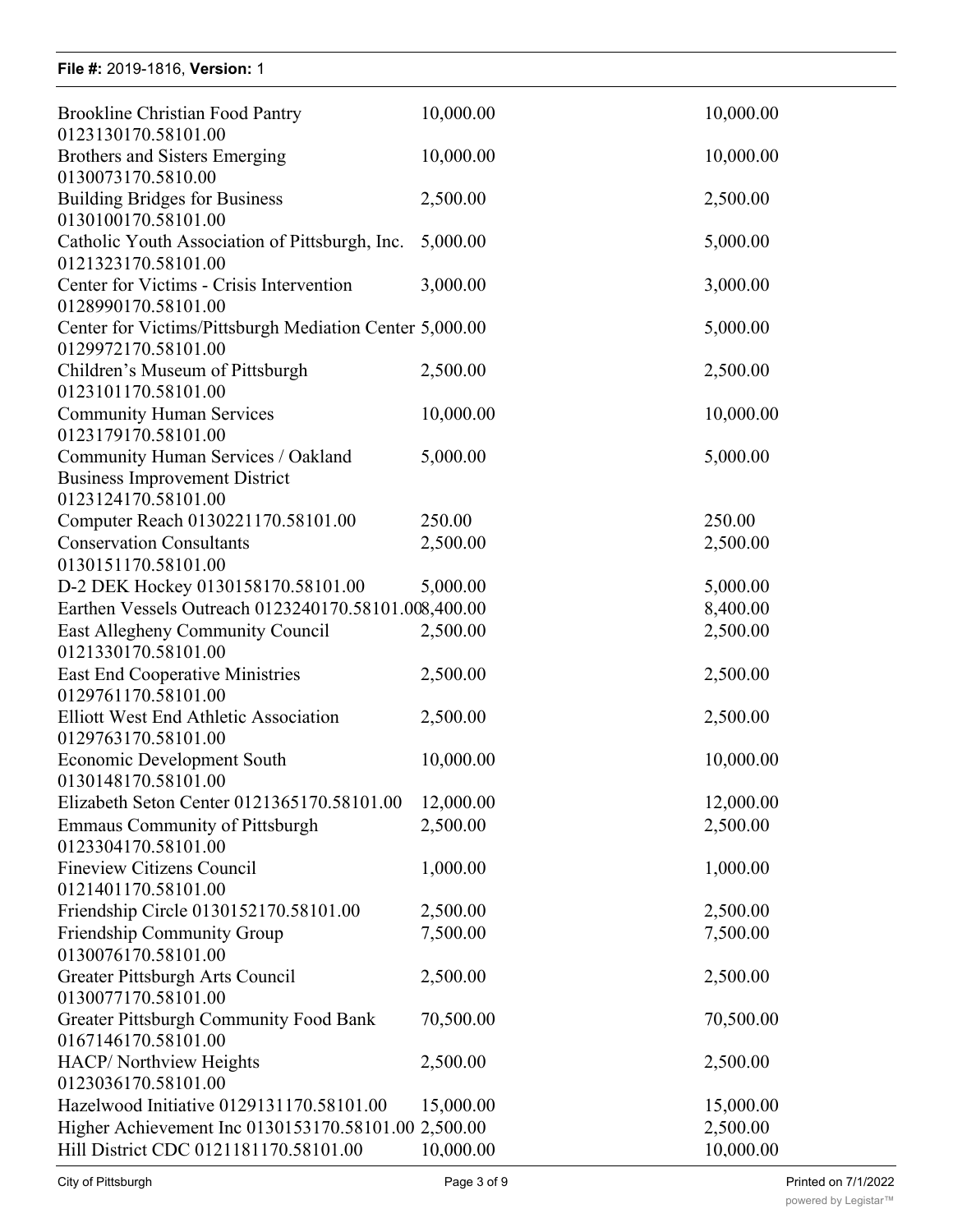| Hill House Association 0121183170.58101.00              | 7,500.00  |             | 7,500.00  |
|---------------------------------------------------------|-----------|-------------|-----------|
| Hilltop Alliance 0130108170.58101.00                    | 13,000.00 |             | 13,000.00 |
| H.O.P.E. for Tomorrow 0130121170.58101.00               | 15,000.00 |             | 15,000.00 |
| Jewish Community Center - Young Men and                 | 5,000.00  |             | 5,000.00  |
| Women's Hebrew Association                              |           |             |           |
| 0123128170.58101.00                                     |           |             |           |
| Jewish Family and Children's Service - Refugee 5,000.00 |           |             | 5,000.00  |
| Services 0130025170.58101.00                            |           |             |           |
| Jewish Family and Children's Services - Career 2,500.00 |           |             | 2,500.00  |
| Development 0129757170.58101.00                         |           |             |           |
| Jewish Family and Children's Services - Food 6,000.00   |           |             | 6,000.00  |
| Pantry 0130103170.58101.00                              |           |             |           |
| Lawrenceville Corporation                               | 15,000.00 |             | 15,000.00 |
| 0123332170.58101.00                                     |           |             |           |
| Lawrenceville United 0129855170.58101.00                | 15,000.00 |             | 15,000.00 |
| Linden School PTA 0130094170.58101.00                   | 2,500.00  |             | 2,500.00  |
| Little Sisters of the Poor 0130005170.58101.00 2,500.00 |           |             | 2,500.00  |
| Lower Bloomfield Unity Council                          | 2,500.00  |             | 2,500.00  |
| 0121370170.58101.00                                     |           |             |           |
| Lynn Williams Apartments                                | 2,500.00  |             | 2,500.00  |
| 0123032170.58101.00                                     |           |             |           |
| Macedonia Family and Community Enrichment 5,000.00      |           |             | 5,000.00  |
| Center (FACE) 0129118170.58101.00                       |           |             |           |
| Manchester Citizens Corp.                               | 7,500.00  |             | 7,500.00  |
| 0129892170.58101.00                                     |           |             |           |
| Naomi's Place 0129896170.58101.00                       | 15,300.00 |             | 15,300.00 |
| National Council of Jewish Women                        | 2,500.00  |             | 2,500.00  |
| 0121377170.58101.00                                     |           |             |           |
| Neighborhood Academy 0130104170.58101.00 2,500.00       |           |             | 2,500.00  |
| Northside Leadership Conference                         | 5,000.00  |             | 5,000.00  |
| 0129784170.58101.00                                     |           |             |           |
| Northside Leadership Conference Seniors                 | 8,000.00  |             | 8,000.00  |
| 0130162170.58101.0                                      |           |             |           |
| <b>Northside Senior Programming</b>                     | 3,500.00  | $-3,500.00$ | 0.00      |
| 0130164170.58101.00                                     |           |             |           |
| Northside Old Timers 0130009170.58101.00                | 7,500.00  |             | 7,500.00  |
| Oakland Planning and Development Corp.                  | 5,000.00  |             | 5,000.00  |
| 0121379170.58101.00                                     |           |             |           |
| Pa Cleanways of Allegheny County                        | 8,000.00  |             | 8,000.00  |
| 0123365170.58101.00                                     |           |             |           |
| Pennsylvania Resource Council                           | 11,000.00 |             | 11,000.00 |
| 0123151170.58101.00                                     |           |             |           |
| People's Oakland 0129970170.58101.00                    | 2,500.00  |             | 2,500.00  |
| Persad Center 0121384170.58101.00                       | 2,500.00  |             | 2,500.00  |
| Pittsburgh Action Against Rape                          | 12,000.00 |             | 12,000.00 |
| 0129655170.58101.00                                     |           |             |           |
| Pittsburgh AIDS Task Force<br>0129787170 58101 00       | 7,500.00  |             | 7,500.00  |
|                                                         |           |             |           |

Hazelwood Initiative 0129131170.58101.00 15,000.00 15,000.00

Pittsburgh Community Services - Hunger

64,000.00 64,000.00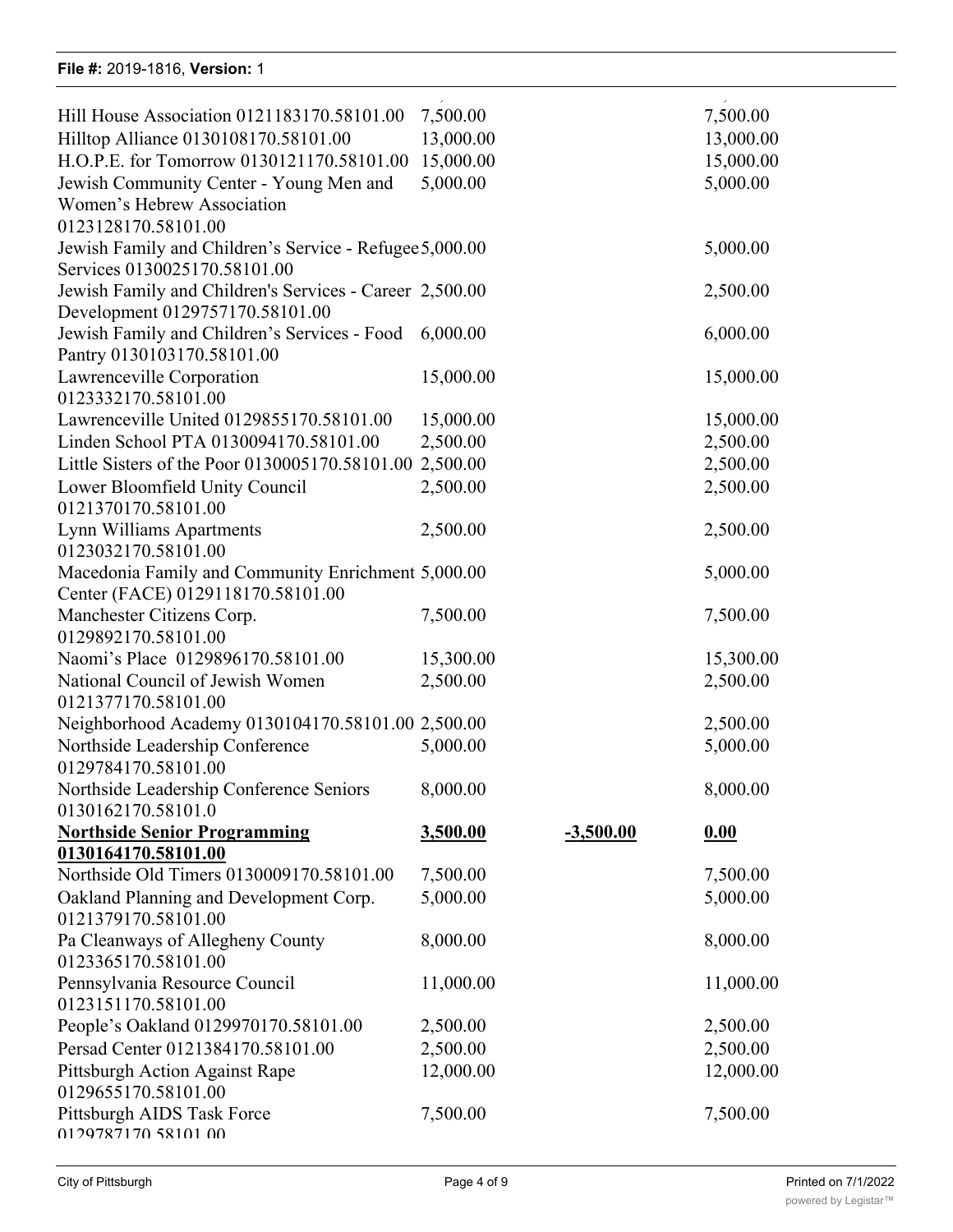#### **File #:** 2019-1816, **Version:** 1 0129655170.58101.00 File #: 2019-1816, Version: 1

| V14710111V1501V11V0                                                       |                       |             |                       |
|---------------------------------------------------------------------------|-----------------------|-------------|-----------------------|
| Pittsburgh Community Services - Hunger<br>0121390170.58101.00             | 64,000.00             |             | 64,000.00             |
| <b>Pittsburgh Community Services - Safety</b><br>0121391170.58101.00      | 16,000.00             |             | 16,000.00             |
| Pittsburgh Parks Conservancy<br>0123243170.58101.00                       | 12,500.00             |             | 12,500.00             |
| Pittsburgh Project 0123198170.58101.00                                    | 10,000.00             |             | 10,000.00             |
| POISE Foundation 0123279170.58101.00                                      | 5,000.00              |             | 5,000.00              |
| POISE Foundation/ Stop the Violence                                       | 2,500.00              |             | 2,500.00              |
| Pittsburgh 0130181170.58101.00                                            |                       |             |                       |
| Prayer and Deliverance Community                                          | 2,500.00              |             | 2,500.00              |
| Opportunities (PADCO) 0130149170.58101.00                                 |                       |             |                       |
| Prevention Point Pittsburgh                                               | 2,500.00              |             | 2,500.00              |
| 0123289170.58101.00                                                       |                       |             |                       |
| Program to Aid Citizen Enterprise (PACE)<br>0121924170.58101.00           | 5,000.00              |             | 5,000.00              |
| The Promise Group 0130037170.58101.00                                     | 5,000.00              |             | 5,000.00              |
| Reading is Fundamental 0123052170.58101.00                                | 13,500.00             |             | 13,500.00             |
| Rebuilding Together Pittsburgh                                            | 30,000.00             |             | 30,000.00             |
| 0123307170.58101.00                                                       |                       |             |                       |
| Riverview Manor 0123054170.58101.00                                       | 2,500.00              |             | 2,500.00              |
| St. Andrews Lutheran Church                                               | 3,750.00              |             | 3,750.00              |
| 0129910170.58101.00                                                       |                       |             |                       |
| Saint Clair Athletic Association                                          | 4,000.00              |             | 4,000.00              |
| 0121272170.58101.00                                                       |                       |             |                       |
| Saint Mark's Evangelical Lutheran / Brookline                             | 12,000.00             |             | 12,500.00             |
| Meals on Wheels 0130067170.58101.00                                       |                       |             |                       |
| Saint Michael's Food Bank                                                 | 2,500.00              |             | 2,500.00              |
| 0123264170.58101.00                                                       |                       |             |                       |
| Saint Mary of the Mount Church/Washington                                 | 5,000.00              |             | 5,000.00              |
| Heights Ecumenical Food Bank                                              |                       |             |                       |
| 0121296170.58101.00                                                       |                       |             |                       |
| Schenley Heights CDC 0129852170.58101.00                                  | 10,000.00             |             | 10,000.00             |
| <b>Shepherd Wellness Community</b><br>0129791170.58101.00 Sheraden United | 10,000.00<br>5,000.00 |             | 10,000.00<br>5,000.00 |
| Methodist Church-Kidz Klub                                                |                       |             |                       |
| 0130046170.58101.00                                                       |                       |             |                       |
| SLB Radio Productions 0130150170.58101.00                                 | 8,000.00              |             | 8,000.00              |
| Southside Slopes Neighborhood Association                                 | 2,500.00              |             | 2,500.00              |
| 0123291170.58101.00                                                       |                       |             |                       |
| <b>Southwest Pittsburgh CDC</b>                                           | <u>20,500.00</u>      | $-3,000.00$ | <u>17,500.00</u>      |
| 0123058170.58101.00                                                       |                       |             |                       |
| Spring Hill Civic League 0121267170.58101.005,000.00                      |                       |             | 5,000.00              |
| St. Ambrose Manor 0129909170.58101.00                                     | 2,500.00              |             | 2,500.00              |
| Steel City Boxing 0129982170.58101.00                                     | 7,000.00              |             | 7,000.00              |
| The Center for Employment Opportunities                                   | 5,000.00              |             | 5,000.00              |
| 0130205170.58101.00                                                       |                       |             |                       |
| The Urban Academy of Greater Pittsburgh                                   | 15,300.00             |             | 15,300.00             |
| Charton Cahool 0120206170 50101 00                                        |                       |             |                       |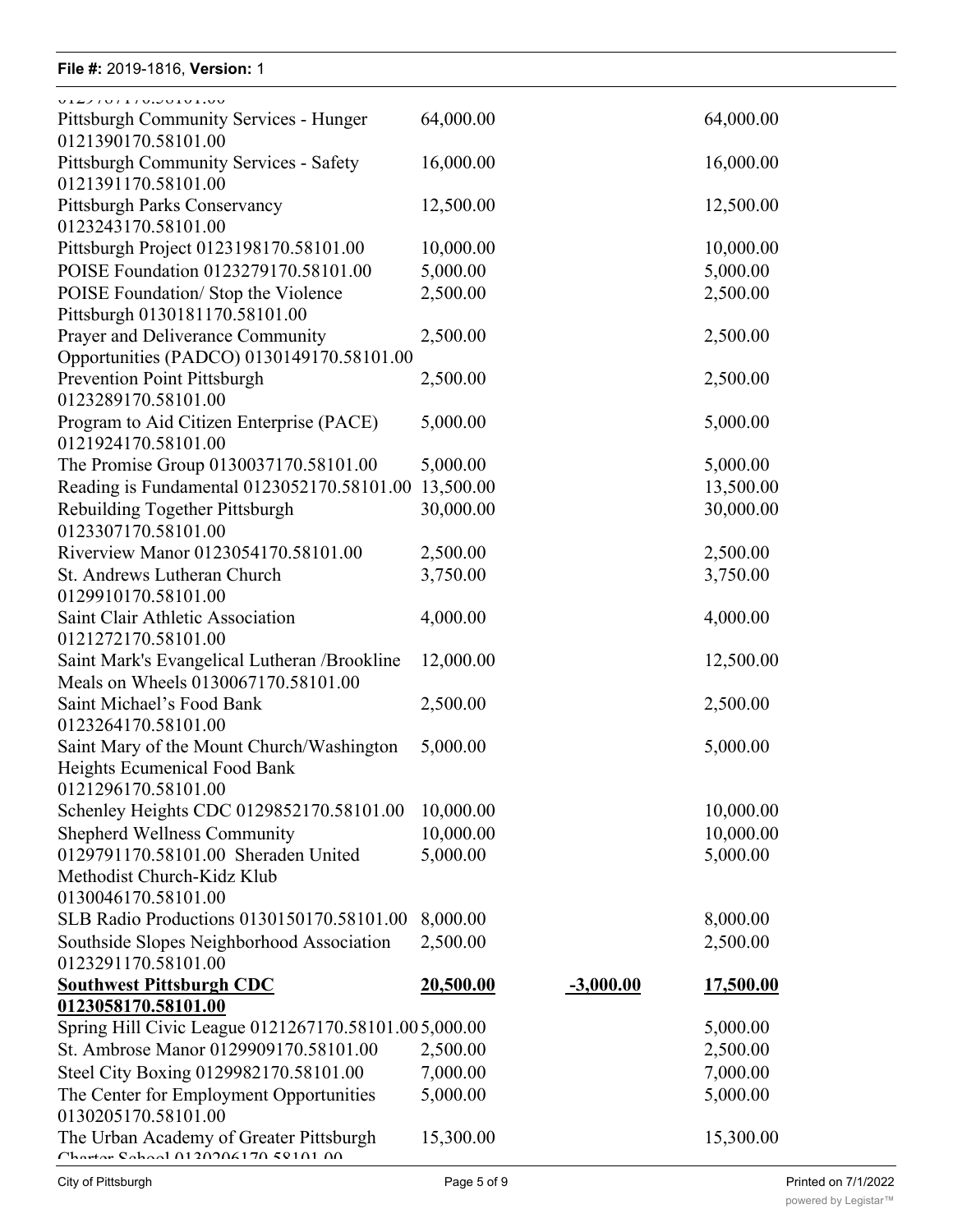| $1 \, \text{H}$ G $\pi$ . Zvij-Iviv, vgladiji. I                                                           |                          |             |                          |
|------------------------------------------------------------------------------------------------------------|--------------------------|-------------|--------------------------|
| CHATter SCHOOL 01302001 / 0.36101.00                                                                       |                          |             |                          |
| Tree of Hope 0129866170.58101.00                                                                           | 2,500.00                 |             | 2,500.00                 |
| Trinity Lutheran Church / Sheraden Baseball<br>0130105170.58101.00                                         | 2,500.00                 |             | 2,500.00                 |
| Troy Hill Citizens Inc. 012979817058101.00                                                                 | 3,000.00                 |             | 3,000.00                 |
| Union Project 0123125170.58101.00                                                                          | 5,000.00                 |             | 5,000.00                 |
| Vietnam Veterans Leadership<br>0121292170.58101.00                                                         | 2,500.00                 |             | 2,500.00                 |
| Washington Heights Athletic Association<br>0123261170.58101.00                                             | 2,500.00                 |             | 2,500.00                 |
| West End P.O.W.E.R. 0130223170.58101.00                                                                    | 2,500.00                 |             | 2,500.00                 |
| Western Pennsylvania Conservancy<br>0126002170.58101.00                                                    | 10,000.00                |             | 10,000.00                |
| Western PA School for the Blind<br>0123387170.58101.00                                                     | 2,500.00                 |             | 2,500.00                 |
| Women's Center and Shelter<br>0125046170.58101.00                                                          | 6,000.00                 |             | 6,000.00                 |
| Zellous Hope 0130106170.58101.00                                                                           | 3,000.00                 | $+3,000.00$ | 6,000.00                 |
| Zionist Organization of America                                                                            | 2,500.00                 |             | 2,500.00                 |
| 0123388170.58101.00                                                                                        |                          |             |                          |
| <b>City Planning</b>                                                                                       | <u>\$2,088,000.00</u>    |             | <u>\$2,088,000.00</u>    |
| Administration 1156332170.58101.00                                                                         | 55,000.00                |             | 55,000.00                |
| ADA Compliance 1121151170.58101.00                                                                         | 33,000.00                |             | 33,000.00                |
| Citizen Participation 1156900170.58101.00                                                                  | 200,000.00               |             | 200,000.00               |
| <b>Community Based Organizations</b><br>1121000170.58101.00                                                | 600,000.00               |             | 600,000.00               |
| Personnel 1150000170.58101.00                                                                              | 1,100,000.00             |             | 1,100,000.00             |
| Urban League 1116303170.58101.00                                                                           | 100,000.00               |             | 100,000.00               |
| <b>Commission on Human Relations</b><br><b>Commission Operations - Fair Housing</b><br>0538889170.58101.00 | 100,000.00<br>100,000.00 |             | 100,000.00<br>100,000.00 |
| Mayor's Office                                                                                             | 315,000.00               |             | 315,000.00               |
| Bidwell Training Center 0223343170.58101.00 3,750.00                                                       |                          |             | 3,750.00                 |
| <b>Bloomfield Garfield Corporation</b><br>0221132170.58101.00                                              | 3,750.00                 |             | 3,750.00                 |
| Brashear Association / Henry Kaufman Food<br>Pantry/ Arlington Food Bank<br>0230099170.58101.00            | 7,500.00                 |             | 7,500.00                 |
| <b>Brookline Christian Food Pantry</b><br>0223130170.58101.00                                              | 2,500.00                 |             | 2,500.00                 |
| Catholic Charities - Rosalia Center<br>0223092170.58101.00                                                 | 2,500.00                 |             | 2,500.00                 |
| Center for Victims - Crisis Intervention                                                                   | 37,500.00                |             | 37,500.00                |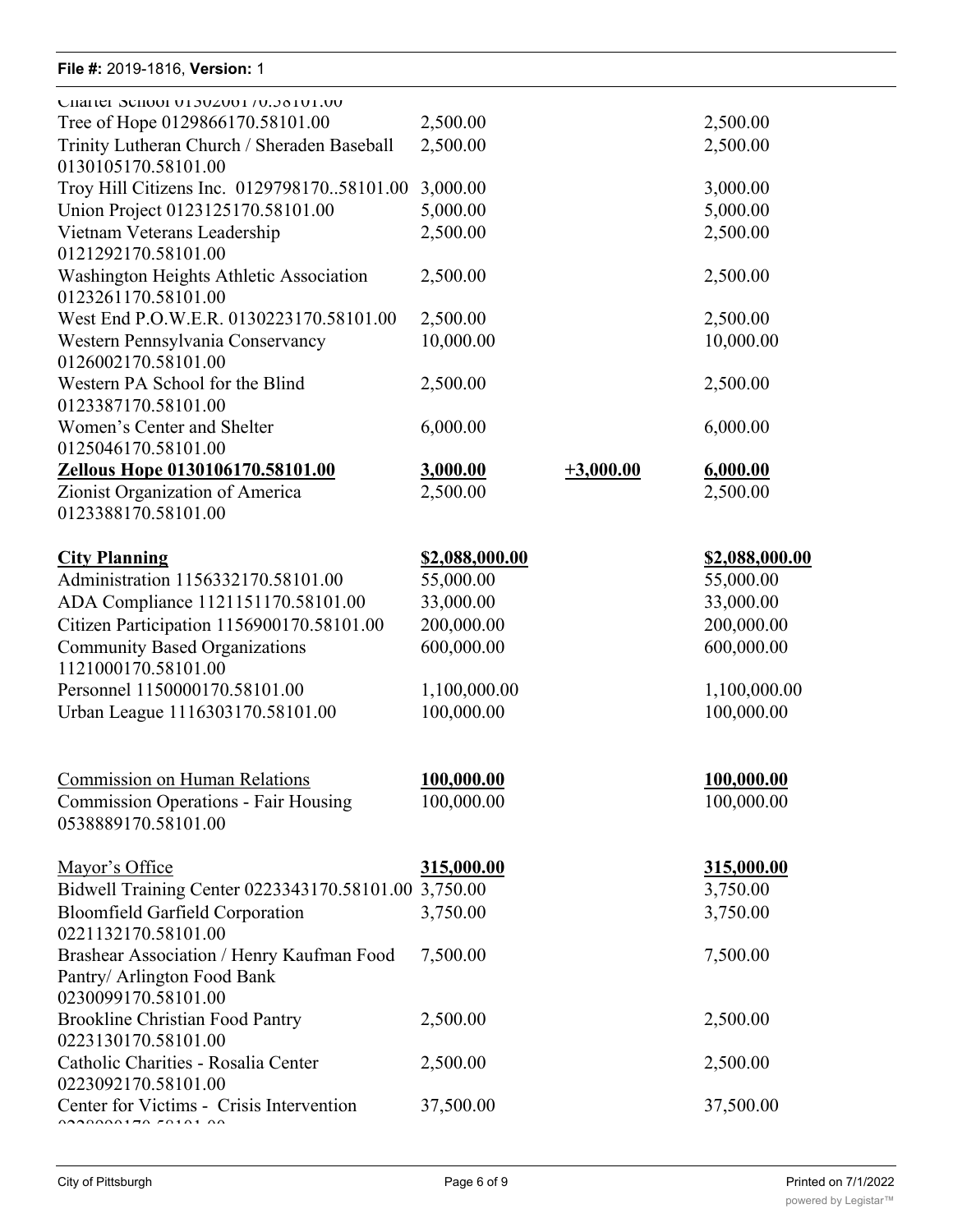| 0228990170.58101.00                                                                                  |           |           |
|------------------------------------------------------------------------------------------------------|-----------|-----------|
| Community Alliance of Spring Garden/East<br>Deutschtown 0223359170.58101.00                          | 2,500.00  | 2,500.00  |
| <b>Community Empowerment Association</b><br>0229838170.58101.00                                      | 3,750.00  | 3,750.00  |
| <b>Community Human Services</b><br>0223179170.58101.00                                               | 3,750.00  | 3,750.00  |
| Community Human Services / Oakland<br><b>Business Improvement District</b><br>0223124170.58101.00    | 2,500.00  | 2,500.00  |
| East Allegheny Community Council<br>0221330170.58101.00                                              | 2,500.00  | 2,500.00  |
| <b>East End Cooperative Ministries</b><br>0229761170.58101.00                                        | 3,750.00  | 3,750.00  |
| <b>Emmaus Community of Pittsburgh</b><br>0223304170.58101.00                                         | 3,750.00  | 3,750.00  |
| <b>Fineview Citizens Council</b><br>0221401170.58101.00                                              | 2,500.00  | 2,500.00  |
| Garfield Jubilee Association<br>0221342170.58101.00                                                  | 2,500.00  | 2,500.00  |
| Greater Pittsburgh Community Food Bank<br>0267146170.58101.00                                        | 13,125.00 | 13,125.00 |
| Greater Pittsburgh Literacy Council<br>0230064170.58101.00                                           | 2,500.00  | 2,500.00  |
| Hazelwood Initiative 0229131170.58101.00                                                             | 2,500.00  | 2,500.00  |
| Hill House Association 0221183170.58101.00                                                           | 3,750.00  | 3,750.00  |
| Homewood Community Development<br><b>Collaborative/Operation Better Block</b><br>0230138170.58101.00 | 2,500.00  | 2,500.00  |
| Jewish Community Center - Young Men and<br>Women's Hebrew Association<br>0223128170.58101.00         | 2,500.00  | 2,500.00  |
| Jewish Family and Children's Services - Food 2,500.00<br>Pantry 0230109170.58101.00                  |           | 2,500.00  |
| Jewish Family and Children's Services - Career 2,500.00<br>Development 0229757170.58101.00           |           | 2,500.00  |
| Jewish Family and Children's Services -<br>Refugee Services 0230025170.58101.00                      | 2,500.00  | 2,500.00  |
| Lawrenceville Corporation<br>0223332170.58101.00                                                     | 3,750.00  | 3,750.00  |
| Lawrenceville United 0229855170.58101.00                                                             | 3,750.00  | 3,750.00  |
| LifeSpan, Inc. 0230080170.58101.00                                                                   | 5,625.00  | 5,625.00  |
| Little Sisters of the Poor 0230005170.58101.00 3,750.00                                              |           | 3,750.00  |
| Macedonia Family & Community Enrichment<br>Center (FACE) 0229118170.58101.00                         | 3,750.00  | 3,750.00  |
| Mt. Washington Community Development<br>Corporation 0223131170.58101.00                              | 7,500.00  | 7,500.00  |
| National Council of Jewish Women                                                                     | 2,500.00  | 2,500.00  |
|                                                                                                      |           |           |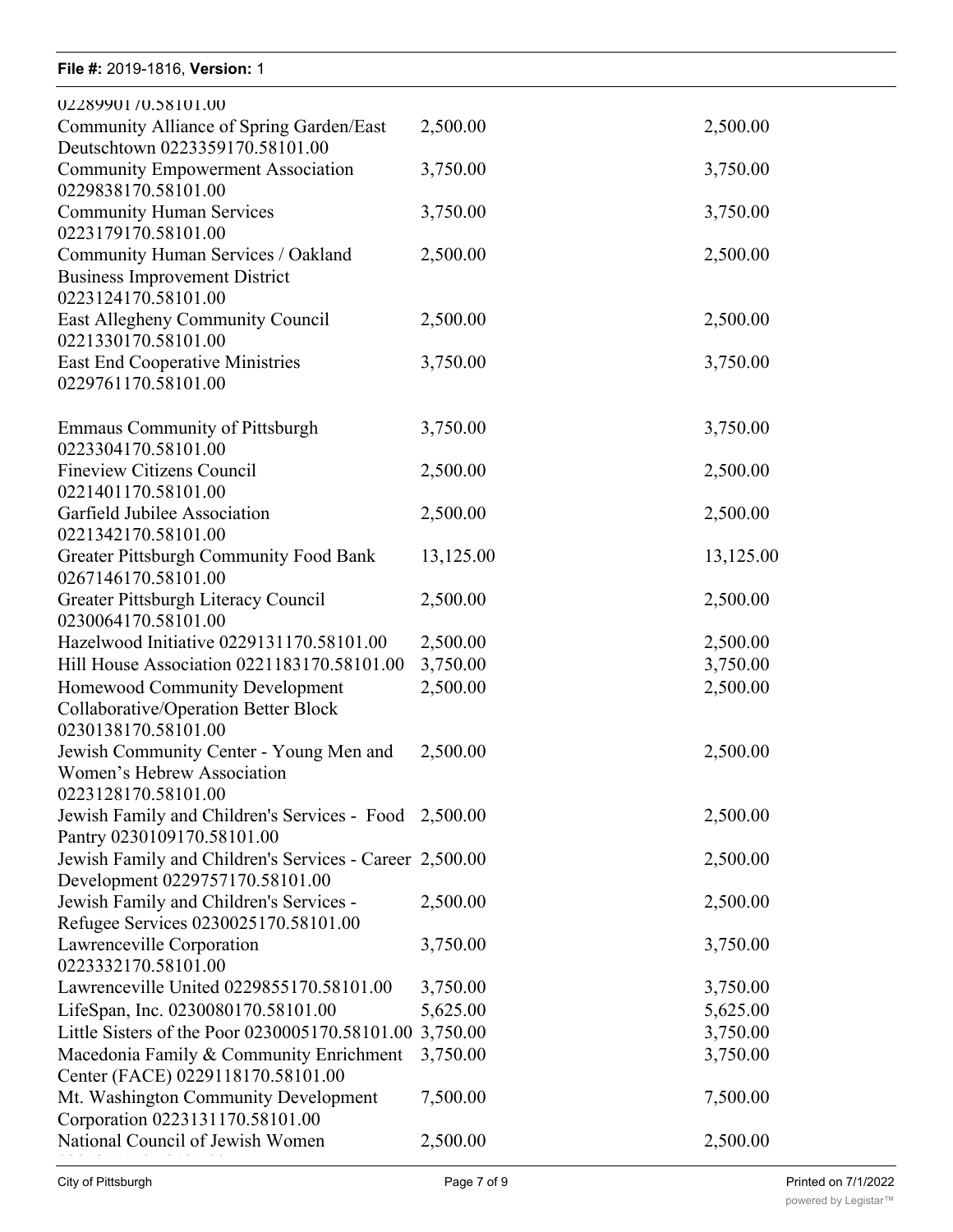Mt. Washington Community Development

| 0221377170.58101.00                                 |                   |                   |
|-----------------------------------------------------|-------------------|-------------------|
| Neighborhood Academy 0230110170.58101.00 2,500.00   |                   | 2,500.00          |
| Northside Community Development Fund /              | 2,500.00          | 2,500.00          |
| Northside Chronicle 0223270170.58101.00             |                   |                   |
| Oakland Planning & Development Corp                 | 2,500.00          | 2,500.00          |
| 0221379170.58101.00                                 |                   |                   |
| Pennsylvania Resources Council                      | 2,500.00          | 2,500.00          |
| 0223151170.58101.00                                 |                   |                   |
| Pittsburgh Action Against Rape                      | 37,500.00         | 37,500.00         |
| 0229655170.58101.00                                 |                   |                   |
| Pittsburgh Project 0223198170.58101.00              | 3,750.00          | 3,750.00          |
| Prevention Point Pittsburgh                         | 2,500.00          | 2,500.00          |
| 0223289170.58101.00                                 |                   |                   |
| Reading is Fundamental 0223052170.58101.00 2,500.00 |                   | 2,500.00          |
| Saint Andrew's Lutheran Church                      | 2,500.00          | 2,500.00          |
| 0229910170.58101.00                                 |                   |                   |
| <b>Shepherd Wellness Community</b>                  | 3,750.00          | 3,750.00          |
| 0229791170.58101.00                                 |                   |                   |
| <b>Sheraden Community Council</b>                   | 2,500.00          | 2,500.00          |
| 0223121170.58101.00                                 |                   |                   |
| Sheraden United Methodist Kidz Klub                 | 2,500.00          | 2,500.00          |
| 0230046170.58101.00                                 |                   |                   |
| Tree of Hope 0229866170.58101.00                    | 17,500.00         | 17,500.00         |
| Uptown Partners 0223298170.58101.00                 | 2,500.00          | 2,500.00          |
| Western Pennsylvania Conservancy                    | 37,500.00         | 37,500.00         |
| 0226002170.58101.00                                 |                   |                   |
| Women's Center and Shelter                          | 37,500.00         | 37,500.00         |
| 0225046170.58101.00                                 |                   |                   |
| <b>YMCA OF Greater Pittsburgh</b>                   | 2,500.00          | 2,500.00          |
| 0230154170.58101.00                                 |                   |                   |
| <b>Parks &amp; Recreation</b>                       | 750,000.00        | 750,000.00        |
| Senior Community Program                            | 750,000.00        | 750,000.00        |
| 5015003170.58101.00                                 |                   |                   |
|                                                     |                   |                   |
| <b>Permits Licenses &amp; Inspection</b>            | 214,757.90        | <u>214,757.90</u> |
| <b>Remediation of Condemned Buildings</b>           | 214,757.90        | 214,757.90        |
| 1310011170.58101.00                                 |                   |                   |
| Personnel & Civil Service                           | <u>785,242.10</u> | <u>785,242.10</u> |
| Neighborhood Employment Program                     | 150,000.00        | 150,000.00        |
| 0909660170.58101.00                                 |                   |                   |
| Pittsburgh Partnership Employment                   | 150,000.00        | 150,000.00        |
| 0906322170.58101.00                                 |                   |                   |
| Summer Youth Employment Program                     | 485,242.10        | 485,242.10        |
| 0906323170.58101.00                                 |                   |                   |
| Public Works                                        | 3,072,343.00      | 3,072,343.00      |
|                                                     |                   |                   |

7,500.00 7,500.00